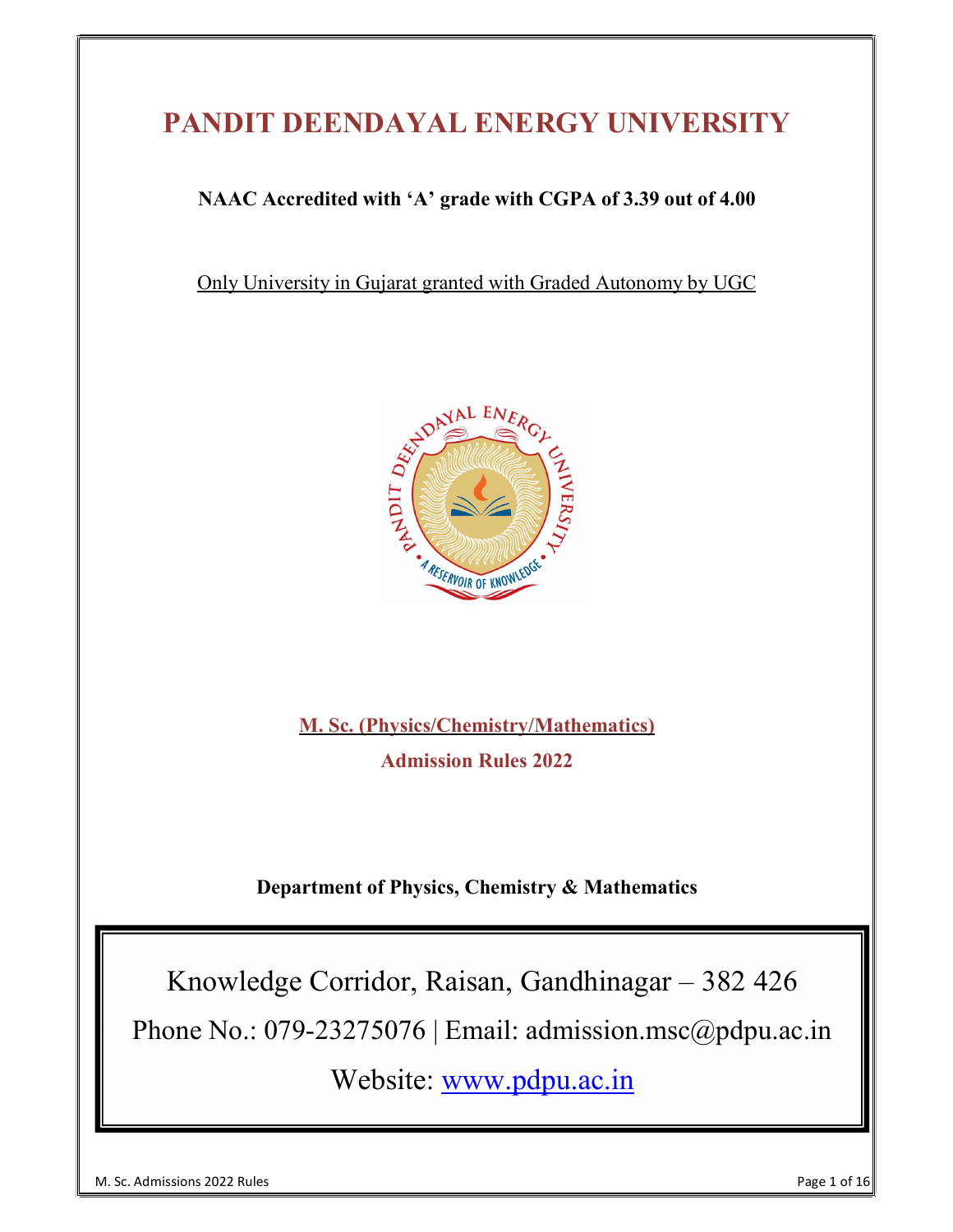## Selection Process

\_\_\_\_\_\_\_\_\_\_\_\_\_\_\_\_\_\_\_\_\_\_\_\_\_\_\_\_\_\_\_\_\_\_\_\_\_\_\_\_\_\_\_\_\_\_

Admission Intake: 25 Students in each discipline of the program.

Written admission test (WAT) and Personal Interview (PI) will be conducted on  $1<sup>st</sup>$  July 2022 from 10.00 a.m. onwards. The complete details of the schedule are given in the important date section.

At the time of Personal Interview, the candidate is required to produce a set of the self- attested photocopies of all the relevant testimonials along with the originals.

The merit list will be prepared based on 25% weightage of the Personal Interview score, 25% weightage of WAT score and 50% weightage of the Undergraduate score available at the time of offer of admission.

## Eligibility Criteria

\_\_\_\_\_\_\_\_\_\_\_\_\_\_\_\_\_\_\_\_\_\_\_\_\_\_\_\_\_\_\_\_\_\_\_\_\_\_\_\_\_\_\_\_\_\_

M. Sc. (Physics/Chemistry/Mathematics): Graduate in Science and Technology with minimum 50% marks aggregate of all semester / years or CPI 5.5 on 10 point scale or equivalent score from a recognized University / Institute. The candidate must have credited a core (major) course(s) in relevant subject (for which he/she is seeking admission) during graduation.

Note: Candidates awaiting result of Final Semester / Year at the time of filling the application form can upload Second Year / Fifth Semester mark sheet (For 3 years BSc program) or Third Year / Seventh Semester mark sheet (For 4 years BSc program). Candidate has to submit the Final Year mark sheet on or before the date of commencement of the first semester.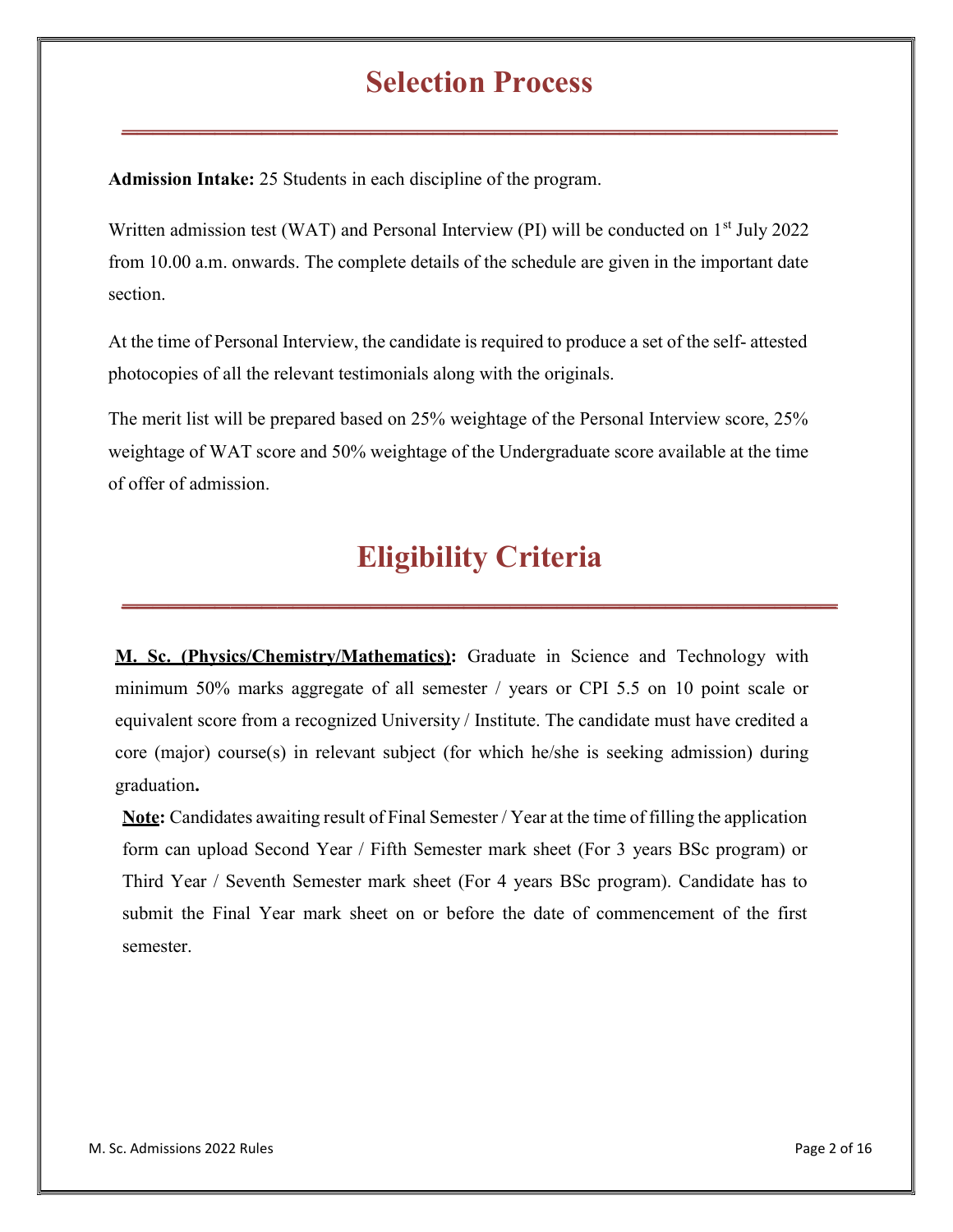## Application Procedure

\_\_\_\_\_\_\_\_\_\_\_\_\_\_\_\_\_\_\_\_\_\_\_\_\_\_\_\_\_\_\_\_\_\_\_\_\_\_\_\_\_\_\_\_\_\_

- i) Mode of Application: The eligible candidate has to apply online through the University's website www.pdpu.ac.in . Fees for single application is Rs. 500/-
- ii) Research Assistantship:

All the candidates admitted in M.Sc. program will receive a Research Assistantship of Rs. 25,000/- per semester for the first year. The research assistantship will be continued for 3<sup>rd</sup> and 4<sup>th</sup> semester subjected to the minimum eligibility criteria of minimum 6.5 CPI and above throughout the program.

iii) Cancellation of Admission and Fee Refund:

If at any stage, the information provided by the candidate is found to be false, his / her admission shall be cancelled and fees shall be refunded.

Refunds for withdrawal of admission will be as per the provisions of University. If the admission is withdrawn by a candidate before the commencement of the First Semester, and if the seat thereupon becoming vacant is filled up with the another candidate, the fees will be refunded by  $16<sup>th</sup>$  August 2022 after deduction Rs.1, 000/-.

If on account of withdrawal, consequential vacancy is not filled and the seat remains finally unfilled, only the Caution Money Deposit (i.e. Rs.10,000/-) and Library Deposit (i.e. Rs.3,000/-) i.e., a total of a sum of Rs.13,000/- will be refunded.

For withdrawal of admission and application seeking refund, a candidate is required to submit the fee receipt, admission letter and the letter of request for withdrawal duly signed by him / her, counter signed by the parent / guardian.

iv) International students interested to apply, may contact Office of International Relations of PDEU and go through the website of the office (http://pdpu.ac.in/International-Students.html) for more information.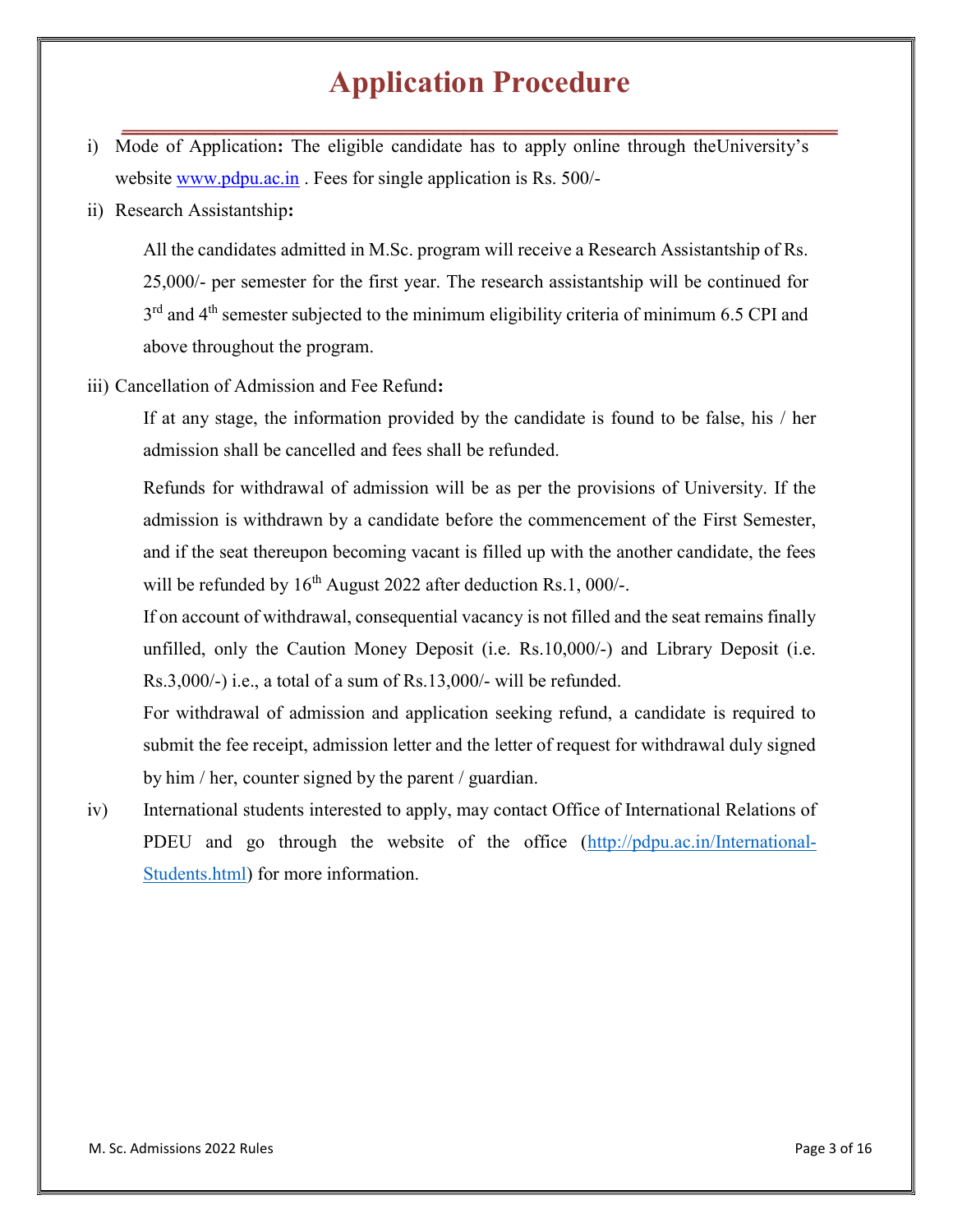## $\frac{1}{2}$  , and the set of the set of the set of the set of the set of the set of the set of the set of the set of the set of the set of the set of the set of the set of the set of the set of the set of the set of the set Hostel & Mess Facilities

Hostel accommodation will be offered subject to its availability and as per its rules.

Hostel Fees (FY 2021-22):

- i. 85,000/- per academic year (Nonrefundable)
- ii. Hostel Deposit (Refundable): Rs. 5000/-
- iii. Electricity charges would be levied (calculated) extra on actual consumption basis.

#### Mess Charges (For year 2021-22):

- i. Rs.44,000/- per year for breakfast, lunch, dinner and snacks as per canteen schedule. This is compulsory for candidates opting for hostel facility of the University.
- ii. Rs.29,000/- per year for breakfast, lunch and snacks for day scholars as per the canteen schedule. (Monday to Friday)
- Note: Hostel and Mess fees are subject to revision from time to time.

The above mentioned Hostel Fees / Mess Charges have to be paid through a Demand Draft drawn in favor of "Pandit Deendayal Petroleum University", payable at Ahmedabad or by online through NEFT/RTGS.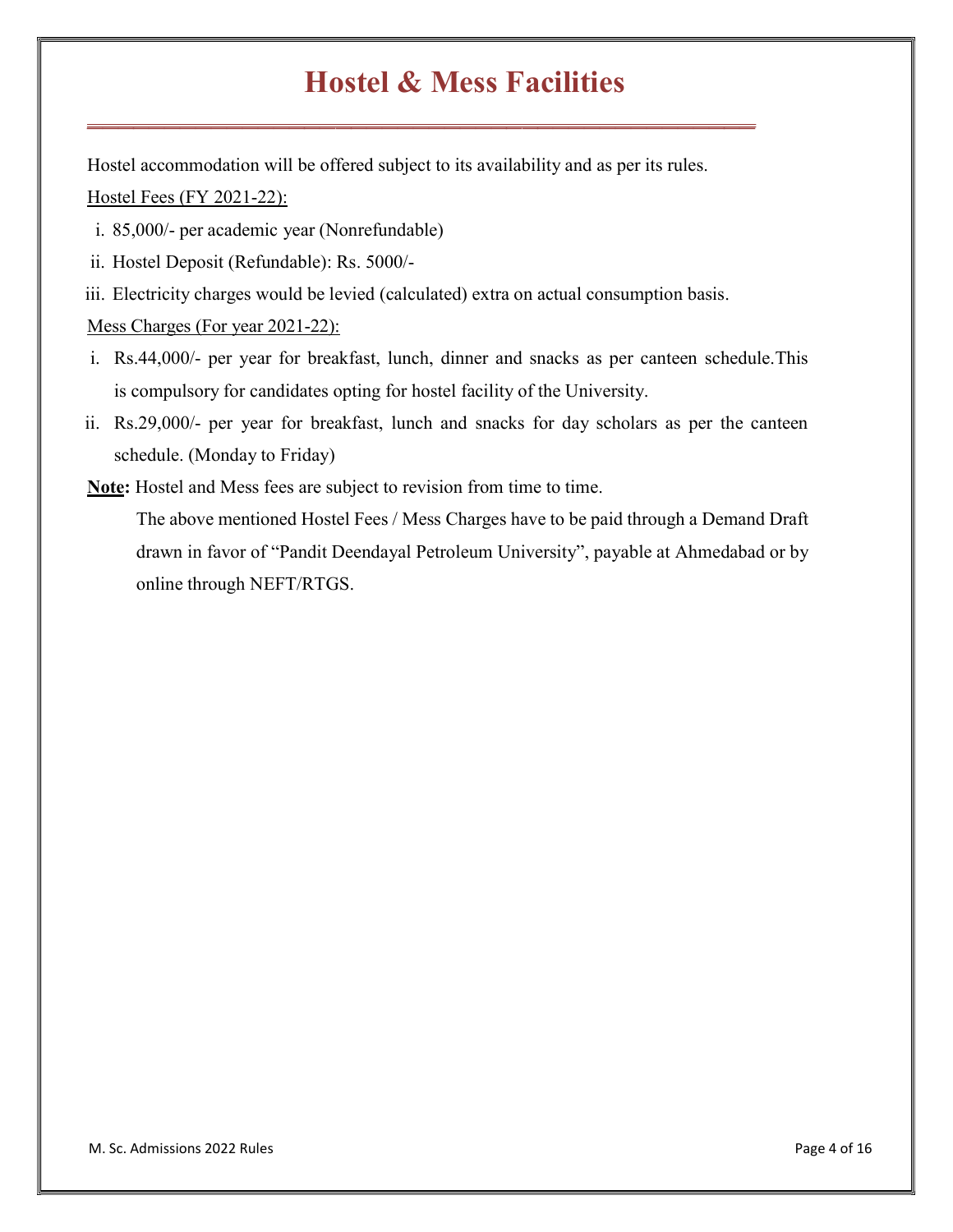## Fee Structure

\_\_\_\_\_\_\_\_\_\_\_\_\_\_\_\_\_\_\_\_\_\_\_\_\_\_\_\_\_\_\_\_\_\_\_\_\_\_\_\_\_\_\_

|                            |                                   | <b>Fees Structure for 2 Years M. Sc. Programme</b> |                                       |                               |                          |                    |                          |                      |
|----------------------------|-----------------------------------|----------------------------------------------------|---------------------------------------|-------------------------------|--------------------------|--------------------|--------------------------|----------------------|
|                            | <b>Particulars</b>                | <b>Amount</b><br><sub>of</sub><br><b>Fees</b>      | No. of<br><b>Terms</b><br>Per<br>Year | (In Indian Rupees)            |                          |                    |                          |                      |
| Sr.<br>No.                 |                                   |                                                    |                                       | <b>Total Fees During Year</b> |                          |                    |                          |                      |
|                            |                                   |                                                    |                                       | <b>First Year</b>             |                          | <b>Second Year</b> |                          |                      |
|                            |                                   |                                                    |                                       | <b>Semester</b><br>1st        | 2 <sup>nd</sup> Semester | 3rd Semester       | 4 <sup>th</sup> Semester | <b>Total</b><br>Fees |
| <b>Fees (Per Semester)</b> |                                   |                                                    |                                       |                               |                          |                    |                          |                      |
| $\mathbf{1}$               | Tuition Fee**                     | 72,000                                             | $\overline{2}$                        | 72,000                        | 72,000                   | 72,000             | 72,000                   | 2,88,000             |
| $\overline{2}$             | University<br>Enrolment           | 3,000                                              | $\mathbf{1}$                          | 3,000                         |                          |                    |                          | 3,000                |
|                            | Fee &                             |                                                    |                                       |                               |                          |                    |                          |                      |
|                            | Examination<br>Fees               |                                                    |                                       |                               |                          |                    |                          |                      |
|                            | Semester                          |                                                    |                                       |                               |                          |                    |                          |                      |
|                            | Enrolment                         |                                                    |                                       |                               |                          |                    |                          |                      |
| 3                          | Fee &                             | 3,000                                              | $\overline{2}$                        |                               | 3,000                    | 3,000              | 3,000                    | 9,000                |
|                            | Examination                       |                                                    |                                       |                               |                          |                    |                          |                      |
|                            | Fees                              |                                                    |                                       |                               |                          |                    |                          |                      |
| <b>Total Fees (A)</b>      |                                   |                                                    |                                       | 75,000                        | 75,000                   | 75,000             | 75,000                   | 3,00,000             |
|                            | Deposit (Refundable / Adjustable) |                                                    |                                       |                               |                          |                    |                          |                      |
| $\overline{4}$             | Security<br>Deposit               | 10,000                                             |                                       | 10,000                        |                          |                    |                          | 10,000               |
| 5                          | Library<br>Deposit                | 3,000                                              |                                       | 3,000                         |                          |                    |                          | 3,000                |
| <b>Total Deposit (B)</b>   |                                   |                                                    |                                       | 13,000                        | $\overline{\phantom{0}}$ | $\blacksquare$     | $\overline{a}$           | 13,000               |
| Total $(A + B)$            |                                   |                                                    |                                       | 88,000                        | 75,000                   | 75,000             | 75,000                   | 3,13,000             |

\*\* Research based Assistantship of Rs. 25,000/- per semester will be given to all enrolled students for all the semesters and will be paid at the end of the respective semester. The student has to maintain CPI of 6.5 or above throughout course duration (all 4 semester) be eligible for the research assistantship.

The above procedure is subject to modification whenever found necessary by the University.